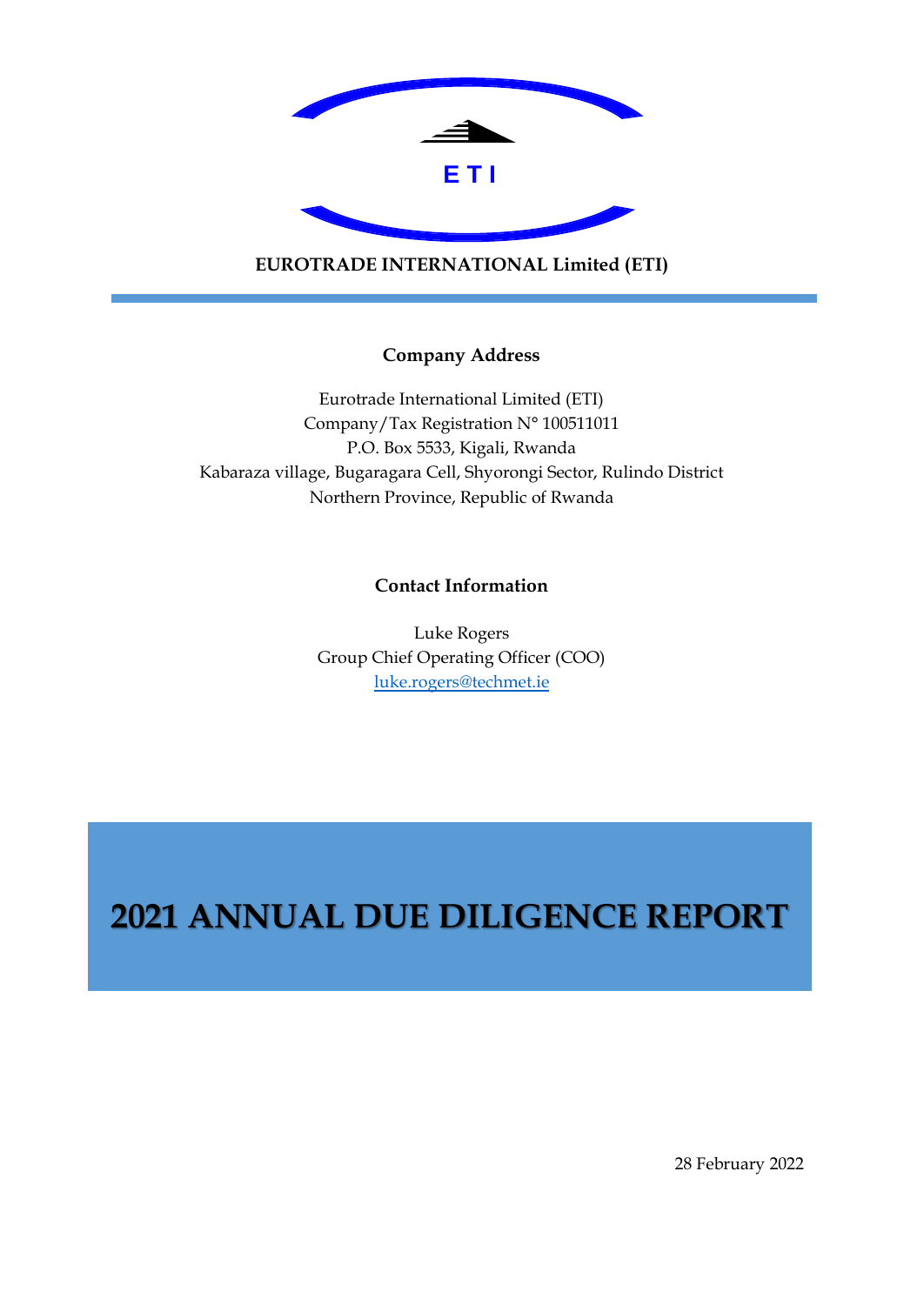# **Contents**

|    | 1. Company Information and Policy Overview         |   |
|----|----------------------------------------------------|---|
| 2. | <b>Risk Identification and Mitigation Approach</b> | 3 |
|    | 3. Annual Risk Mitigation Efforts                  |   |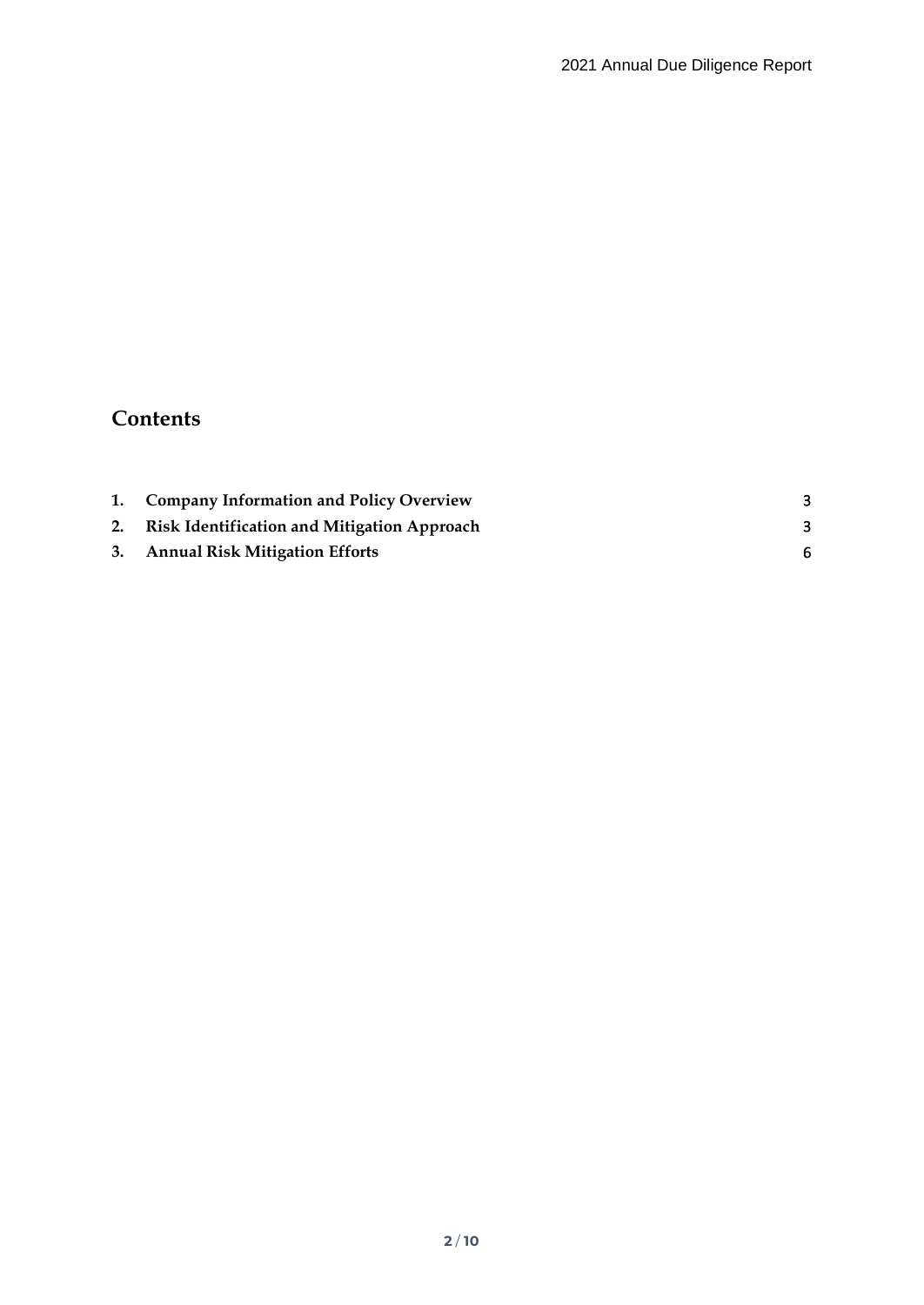# <span id="page-2-0"></span>**1. Company Information and Policy Overview**

Eurotrade International Limited (ETI) is a private Rwandan mining Company that was awarded by the Government of Rwanda, a large-scale mining license N°002/MINIRENA/.16.02 of 29 January 2015 to operate the Nyakabingo tungsten mine for 25 years. The licensed area covers a surface of approximately 1600 hectares located mainly in Rulindo District in the northern province of the Republic of Rwanda.

Every year ETI prepares an annual Due Diligence Report in line with OECD Due Diligence Guidance for Responsible Supply Chains of Minerals from Conflict Affected and High-Risk Areas especially its step 5, in order to provide public confidence in the undertaken measures.

The objective of the ETI due diligence management system is to identify, assess, and mitigate human rights risks in our supply chains to reduce actual and potential negative impacts on people and planet. Further, the system seeks to ensure that the company's sourcing practices are in conformance with international good practices. Our due diligence approach has been developed in a way that manages risks based on available information and make improvements over time.

ETI utilizes RCS Global services, including traceability and due diligence systems to support our efforts. The Better Mining Program (BM), implemented by the RCS Global Group, is an upstream assurance mechanism that puts in place a number of systems to support that exports of minerals from Conflict-Affected and High-Risk Areas (CAHRA) are produced, transported and exported by companies operating in a manner that is aligned with the requirements of the OECD Due Diligence Guidance, the Better Sourcing Standard, and the Responsible Minerals Initiative (RMI) Responsible Minerals Assurance Process (RMAP).

This report describes a) the due diligence management system, b) the methodology for the assessment of risks, and c) the steps taken to manage the risks as established at ETI.

ETI has committed to adopt and make publicly available a Supply Chain Due Diligence Policy for responsible sourcing of minerals from conflict-affected and high-risk areas. This report follows the commitments of that policy, which are our reference for responsible sourcing practices. The police can be found at **[www.rcsglobal.com.](http://www.rcsglobal.com/)**

# <span id="page-2-1"></span>**2. Risk Identification and Mitigation Approach**

We take a transparent approach to mining operations, production, and the trade of minerals from our sites. Purchasing smelters are encouraged to review the information provided to them and follow-up on elements in line with their own due diligence procedures. The due diligence we apply is risk based and commensurate to the severity and likelihood of identified risks. The process includes:

- (1) Identifying risks using evidence-based information that extends across all risks noted in the OECD Due Diligence Guidance.
- (2) Supporting the assessment of risks against our supply chain policy, national laws, and international guidance.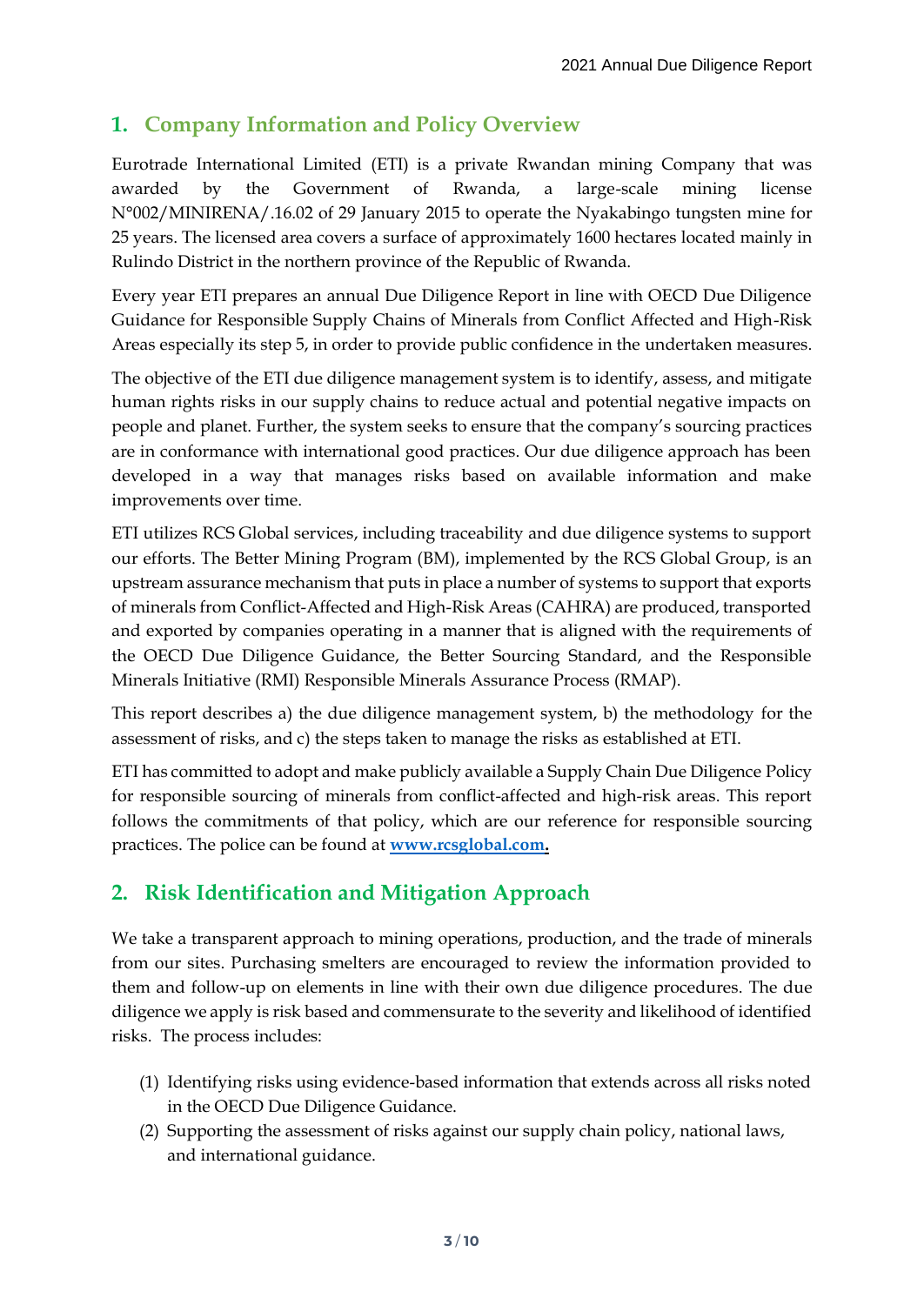- (3) Responding to, managing, and reporting on identified risks in a measurable and accountable manner.
- (4) Promoting transparency along the supply chain, as part of an accurate depiction of local circumstances, to enhance engagement among supply chain members and improve access to market and investment for local operators and communities.
- (5) Promoting continuous reporting of risk-related information along our supply chain to downstream buyers.

Incidents that may occur at our site are recorded by independent monitors deployed by BM on an ongoing basis to our mine site. Monitors digitally record incidents in line with the RCS Global incident and risk categorization (aligned with the OECD Due Diligence Guidance Annex II risks). The collection and verification of incidents form the basis of the risk assessment approach. Following the logic outlined in the RCS Risk Management Protocol (RMP) the incidents recorded over the past 12 months are used to assign adequate risk levels for each monitored Risk.

The risk mitigation approach at ETI seeks to address issues in a structural manner. Based on the Risk Assessment a comprehensive Corrective Action Plan (CAP) is provided to ETI on a monthly basis by BM including the following information for each risk:

- Risk category
- Risk level
- Number of incidents associated with that risk category recorded over the past month
- Suggested actions for risk mitigation
- Required evidence
- Recommended timeline for implementation of mitigation actions
- Responsible actor(s) for implementation
- Status (not started, in progress, completed) of mitigation actions
- Risk owner notes (to be completed based on risk owner feedback)

In line with the core 'continuous improvement' principle in the OECD Due Diligence Guidance and accepted by market requirements, our company implements proactive and risk-based risk mitigation ('corrective action'). Current CAP statuses are also shared along with each shipment to support our risk management and reporting obligations.

## **TRACEABILITY**

Based on recommendations from the OECD Guidance, Chain of Custody System Standards from the ICGLR Regional Certification Mechanism (RCM), and RMI RMAP audit requirements, BM deploys a digital traceability system for materials from mine to export. The objective of BM-implemented traceability is to provide assurance that the minerals exported originate from BM-monitored mine sites and to protect against the smuggling and laundering of minerals into BM-validated supply chains.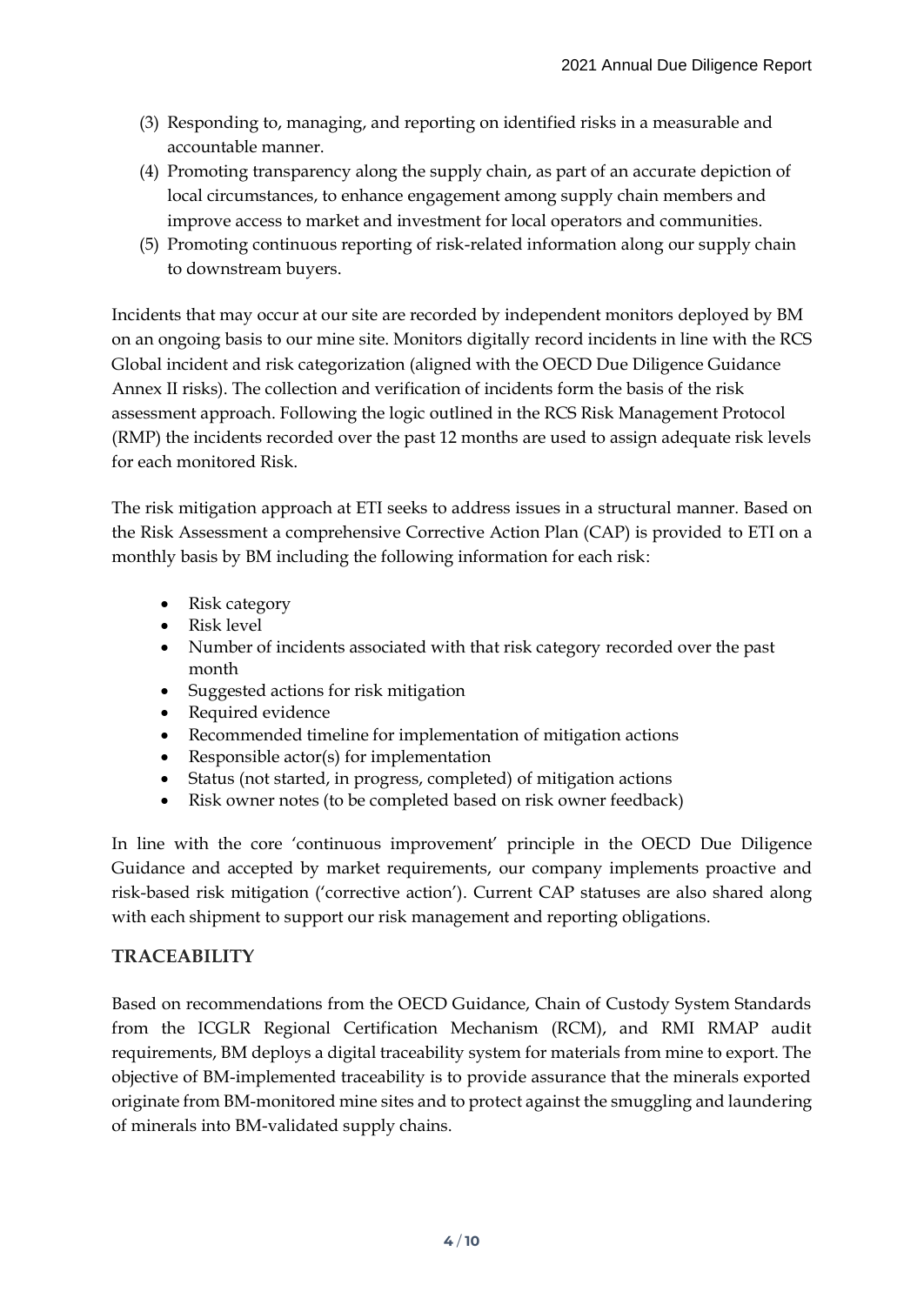The approach relies on recording of traceability information at local level, and data reconciliation in real time. The approach allows for systematic identification of all participants in the supply chain. The traceability system digitally records the weight, tag number, and ID of present stakeholders and pit managers at the pit level and verifies the information at each supply chain step up to export.

Eurotrade International Ltd, mines its own minerals from the mining sites under the licensed area. It then upgrades this mineral at its own premises under the supervision of its own employees. The mineral is then transported to Rutongo Mines on a weekly basis with its own transport, employees and security personnel. With full traceability in place, mineral concentrate is bagged, tagged, recorded and after audit and subsequent receipt of the ICGLR certificate and Rwanda Revenue Authority Certificate of Origin, the mineral is exported directly from the Rutongo premises. No mineral is purchased, received or otherwise gained from any source other than from its own mining operations.

The process accounts for average weight loss during transport and processing. Any discrepancies in the recorded data are recorded as incidents and follow the same risk assessment and CAP procedure described above. The process accounts for average weight loss during transport and processing. Any discrepancies in the recorded data are recorded as incidents and follow the same risk assessment and CAP procedure described above.

# **GRIEVANCE MECHANISM**

Unethical or undesirable behavior or any violations of our company Code of Ethics can be reported to Management. A Grievance Process for all internal employees and both internal and external stakeholders is managed as per below grievance procedure:

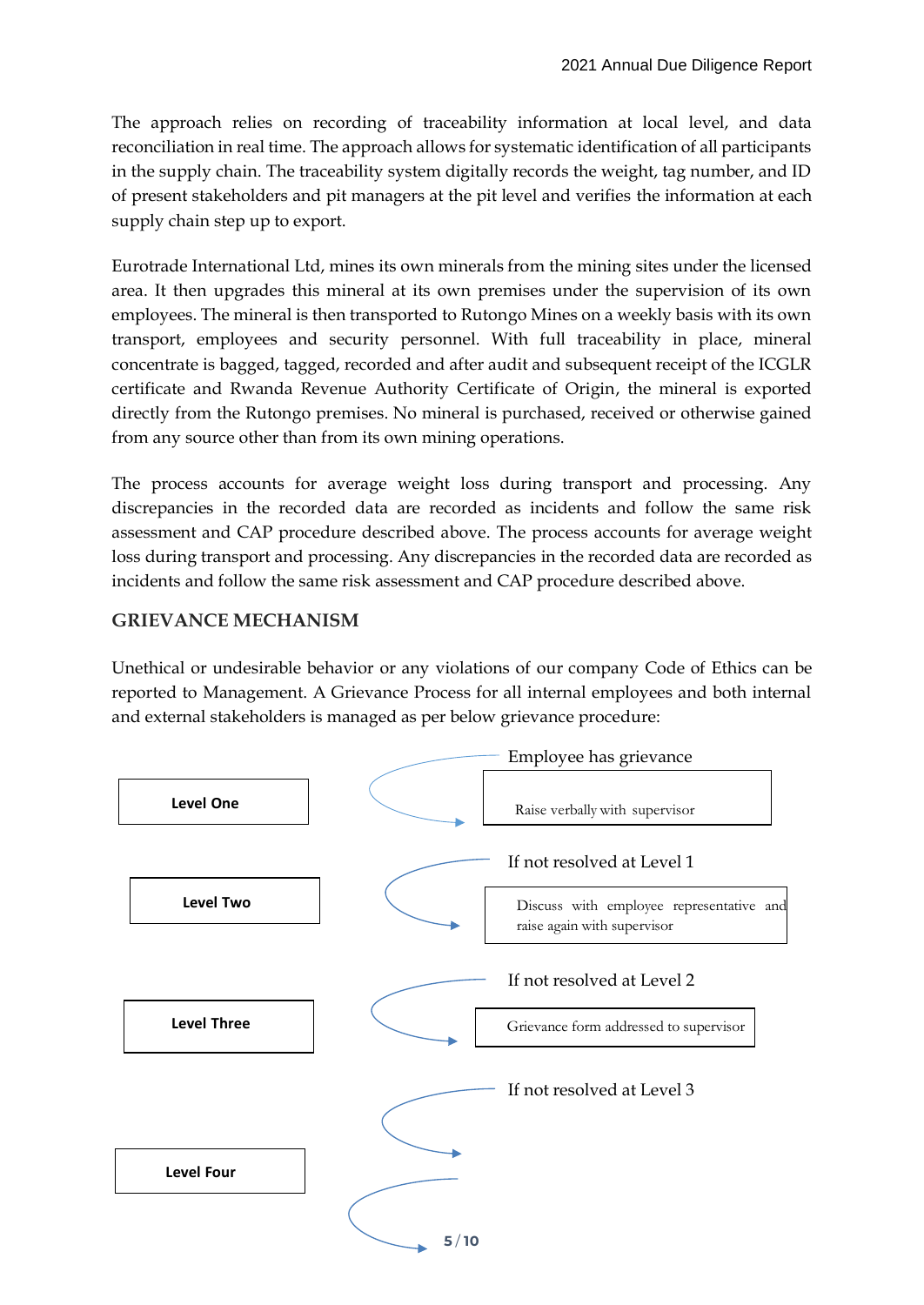Grievance form to senior manager to hold enquiry

If not resolved at Level 4

Stakeholders can also utilize the RCS Global Grievance Mechanism or the Responsible Minerals Initiative (RMI) Grievance Mechanism to raise concerns.

> Grievance Procedure ends. Referral to a third party for independent advice.

# <span id="page-5-0"></span>**3. Annual Risk Mitigation Efforts**

Better Mining operated at our site in 2021 on a near permanent basis. During the year, ETI engaged with Government stakeholders including the Local authorities, Security organs and Rwanda Investigation Bureau (RIB) regarding mineral theft and internal theft. Furthermore, ETI participated in community meetings regarding environmental issues as well as other issues in the Community.

In 2021, **24** incidents were recorded. Almost all incidents, 92%, were incidents of mineral theft on site. Two incidents fell under the environment risk category.



The chart below shows the proportion of incidents by severity. The majority of incidents were concisidered "Low."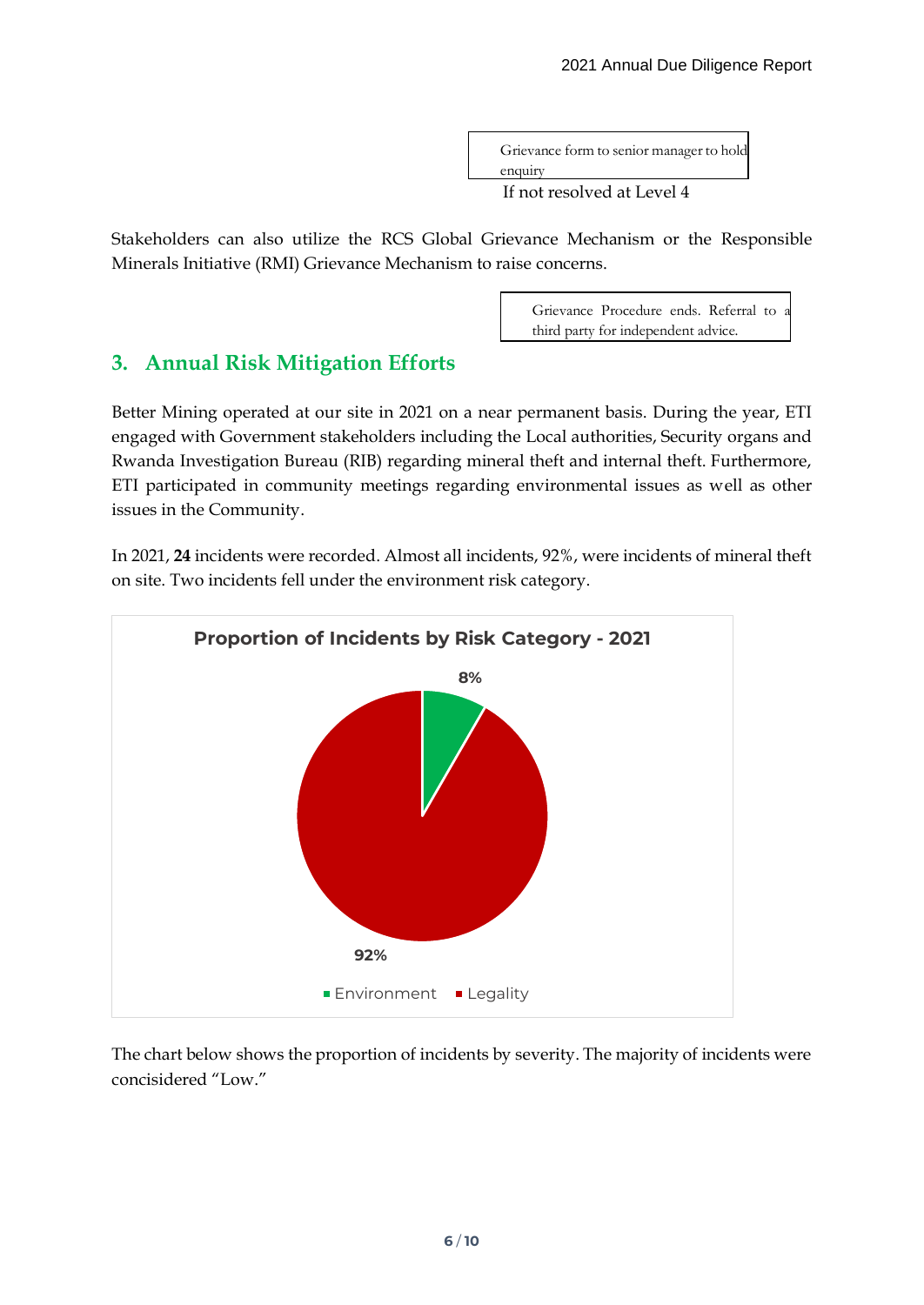

During 2021, **0** Critical incidents were registered affecting our operations.

As a result, the following risks were identified in the Eurotrade International Ltd. supply chain. The below table shows the average score recorded during 2020 for each risk.

| <b>Risk category</b>        | <b>Risk</b>                              | <b>Risk Score</b>    |
|-----------------------------|------------------------------------------|----------------------|
|                             | Child Labour                             | <b>Least Risk</b>    |
|                             | Worst Forms of Child Labour              | <b>Least Risk</b>    |
|                             | Discrimination                           | <b>Least Risk</b>    |
| Human Rights                | Forced Labour                            | <b>Least Risk</b>    |
|                             | Gender                                   | <b>Least Risk</b>    |
|                             | Torture, cruel, inhuman treatment        | <b>Least Risk</b>    |
|                             | International Humanitarian Law           | <b>Least Risk</b>    |
| Security                    | Non-State Armed Group                    | <b>Least Risk</b>    |
|                             | <b>Public or Private Security Forces</b> | <b>Least Risk</b>    |
| Working Conditions / Safety | Occupational Health and Safety           | <b>Least Risk</b>    |
|                             | Worker Rights                            | <b>Least Risk</b>    |
|                             | Emissions / Waste                        | <b>Least Risk</b>    |
|                             | Water                                    | <b>Least Risk</b>    |
| Environment                 | Mine Closure and Reclamation             | <b>Least Risk</b>    |
|                             | Protected Flora / Fauna                  | <b>Least Risk</b>    |
|                             | Resource / Land Management               | <b>Least Risk</b>    |
|                             | Corruption / Bribery                     | <b>Least Risk</b>    |
|                             | Legal / Transparent Tax Paying (EITI)    | <b>Least Risk</b>    |
| Legality / Legitimacy       | Money Laundering                         | <b>Least Risk</b>    |
|                             | <b>Operational Legality</b>              | <b>Moderate Risk</b> |
|                             | Transparency / Reporting                 | <b>Least Risk</b>    |
|                             | <b>Business Conflict</b>                 | <b>Least Risk</b>    |
| Community                   | Community Engagement / Development       | <b>Least Risk</b>    |
|                             | Indigenous / FPIC / Heritage             | <b>Least Risk</b>    |
| Chain of Custody            | Traceability                             | <b>Least Risk</b>    |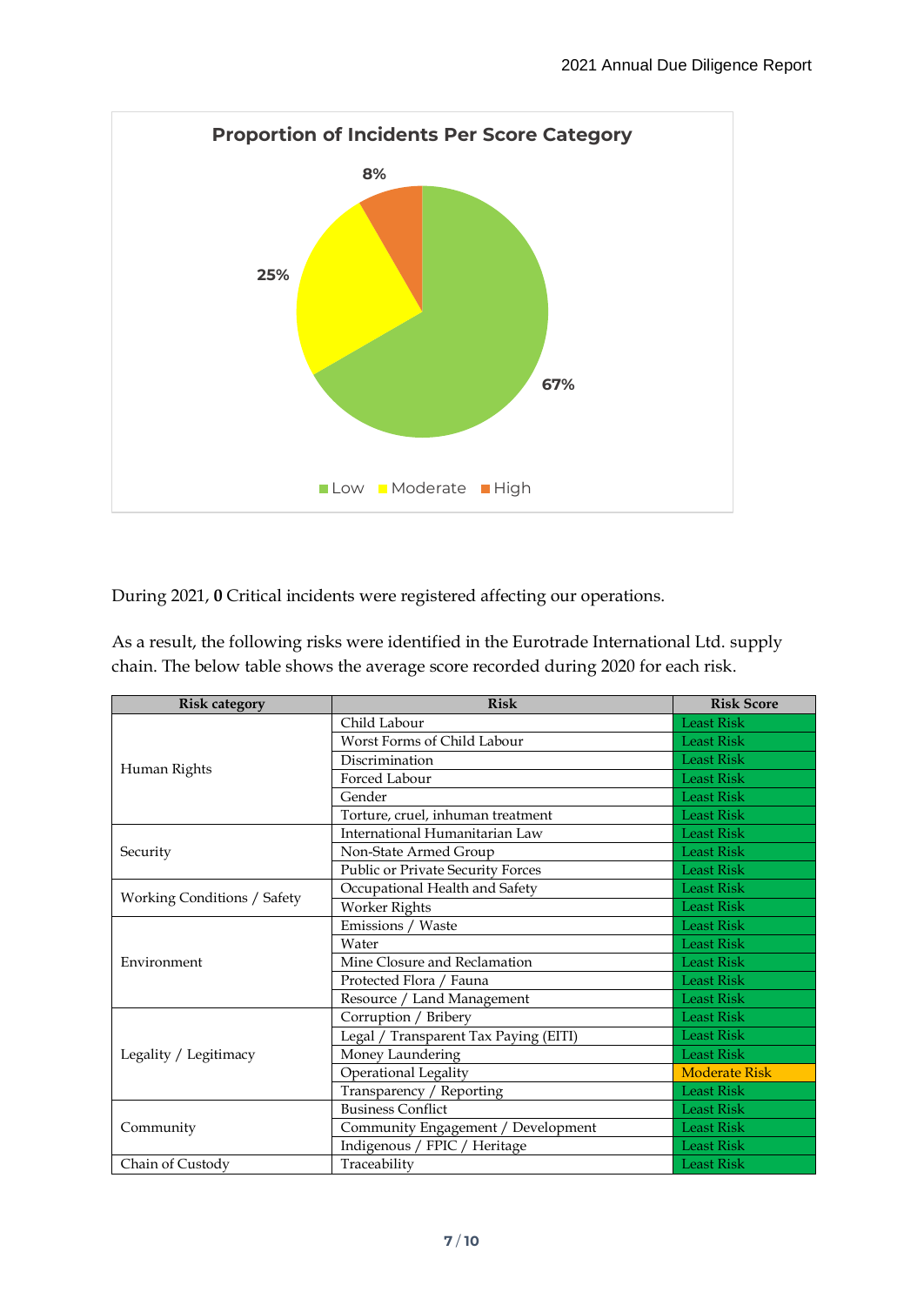To mitigate the identified risks Eurotrade International Ltd.worked on implementing **19** mitigation actions following the guidance of the BM-issued Corrective Action Plans. Over the past year **89**% actions were successfully implemented. For **11**% mitigation actions the implementation is still ongoing and no actions are yet due to be started. The below chart highlights the division of mitigation action status for each risk. The chart below shows the



The below chart shows the rates of implementation for each risk that has been identified during 2020.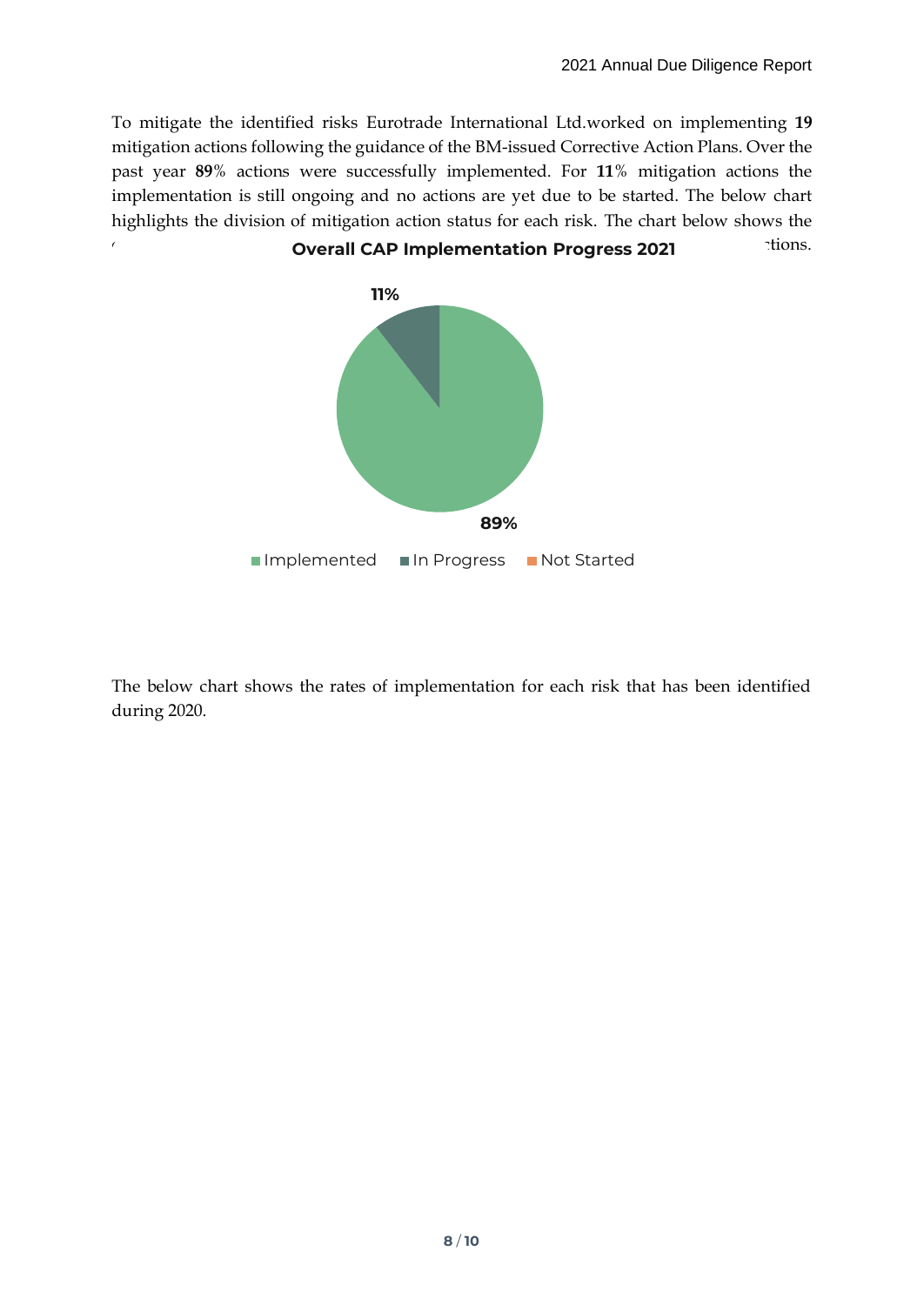

In 2021, a number of actions were taken as far as safety, operational, water, fauna and flora as well as transparency are concerned.

## **Occupational Health and Safety:**

ETI safety team conducts daily safety inspections and a meeting with safety coordinators twice a week (Every Tuesdays and Fridays). Tunnel Captains were also made responsible and accountable for the safety of their teams and work collaboratively with the safety teams. In addition, various trainings were organised and dispensed.

## **Operational Legality**

ETI establishes and maintains good relationships with all our stakeholders including Government stakeholders (central and Local) and communities where we operate. Covid-19, was the main challenge in this area of engagement. Nevertheless, other channels of communication remained open and operational. For instance, ETI worked with the Rulindo District to establish a list of local illegal buyers of minerals and the District committed to work with competent organs so that suspects are investigated.

Employees have been also reminded on regular basis that mineral theft id an offense under Rwandan law and against the Company Code of conduct and those people involved shall face the